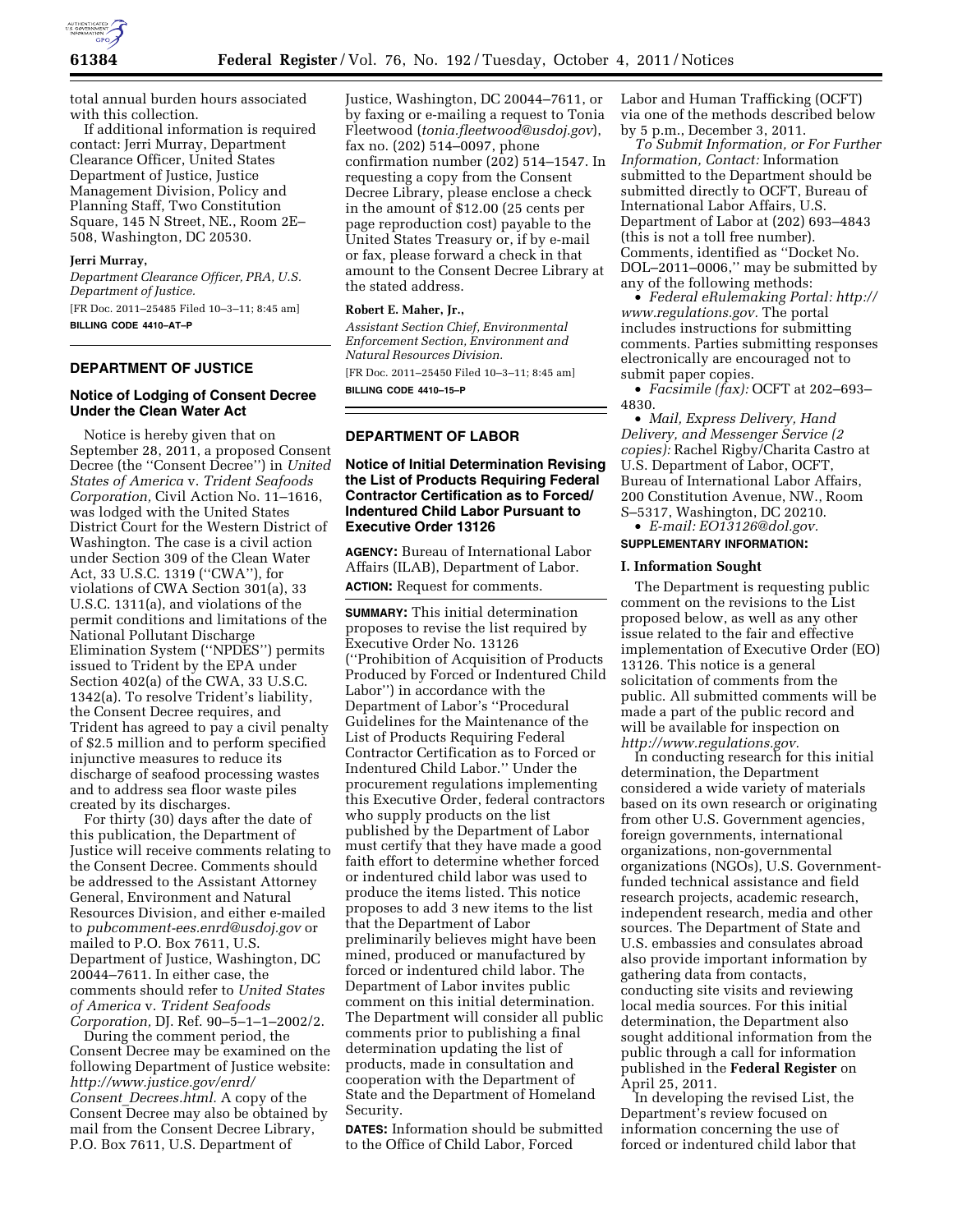was available from the above sources. A lack of information does not, by itself, establish that forced or indentured child labor is *not* being used in a particular country or for a particular product. The Department's ability to gather relevant information is constrained by available resources and information about working conditions in some countries is difficult or impossible to obtain, for a variety of reasons. For example, some governments are unable or unwilling to cooperate with international efforts or with the efforts of NGOs to uncover and address labor exploitation such as forced or indentured child labor. Institutions or organizations that might uncover such information, such as independent news media, trade unions and NGOs may not exist or may not be able to operate freely.

As outlined in the Procedural Guidelines, several factors were weighed in determining whether or not a product should be placed on the revised list: The nature of the information describing the use of forced or indentured child labor; the source of the information; the date of the information; the extent of corroboration of the information by other sources; whether the information involved more than an isolated incident; and whether recent and credible efforts are being made to address forced or indentured child labor in a particular country or industry.

This notice constitutes the initial determination updating the EO 13126 list issued May 31, 2011.

Based on recent, credible and appropriately corroborated information from various sources, the Departments of Labor, State, and Homeland Security have preliminarily concluded that there is a reasonable basis to believe that the following products, identified by their countries of origin, might have been mined, produced, or manufactured by forced or indentured child labor:

| Product       | Country                                                             |
|---------------|---------------------------------------------------------------------|
| <b>Bricks</b> | Afghanistan.<br>Cassiterite    Democratic Republic of the<br>Congo. |
| Coltan<br>.   | Democratic Republic of the<br>Congo.                                |

The Department invites public comment on whether these products (and/or other products, regardless of whether they are mentioned in this Notice) should be included or removed from the revised List of products requiring federal contractor certification as to the use of forced or indentured child labor. To the extent possible, comments provided should address the

criteria for inclusion of a product on the List contained in the Procedural Guidelines discussed above. The Department is also interested in public comments relating to whether products initially determined to be on the List are designated with appropriate specificity and whether alternative designations would better serve the purposes of EO 13126.

The documents and sources providing the preliminary basis for adding these goods and countries to the List are available on the Internet at *[http://](http://www.dol.gov/ILAB/regs/eo13126/main.htm) [www.dol.gov/ILAB/regs/eo13126/](http://www.dol.gov/ILAB/regs/eo13126/main.htm)  [main.htm.](http://www.dol.gov/ILAB/regs/eo13126/main.htm)* 

Following receipt and consideration of comments on the additions to the List set out above, the Department of Labor, in consultation and cooperation with the Departments of State Homeland Security, will issue a final determination in the **Federal Register.**  The Department of Labor intends to continue to revise the List periodically to add and/or delete products as warranted by the receipt of new and credible information.

#### **II. Background**

On June 12, 1999 President Clinton signed EO 13126, which was published in the **Federal Register** on June 16, 1999 (64 FR 32383). EO 13126 declared that it was ''the policy of the United States Government \* \* \* that the executive agencies shall take appropriate actions to enforce the laws prohibiting the manufacture or importation of goods, wares, articles, and merchandise mined, produced or manufactured wholly or in part by forced or indentured child labor.'' Pursuant to EO 13126, and following public notice and comment, the Department of Labor published in the January 18, 2001 **Federal Register** a list of products (the ''List''), along with their respective countries of origin, that the Department, in consultation and cooperation with the Departments of State and Treasury (whose relevant responsibilities are now within the Department of Homeland Security), had a reasonable basis to believe might have been mined, produced or manufactured with forced or indentured child labor (66 FR 5353). The Department also published the ''Procedural Guidelines for Maintenance of the List of Products Requiring Federal Contractor Certification as to Forced or Indentured Child Labor'' (Procedural Guidelines) on January 18, 2001, which provide procedures for the maintenance, review and, as appropriate, revision of the List (66 FR 5351).

The Procedural Guidelines provide that the List may be updated through consideration of submissions by

individuals and on the Department's own initiative. When proposing to update the List, the Department of Labor must publish in the **Federal Register** a notice of initial determination, which includes any proposed alteration to the List. The Department will consider all public comments prior to the publication of a final determination of an updated list, which is made in consultation and cooperation with the Departments of State and Homeland Security.

On January 18, 2001, pursuant to Section 3 of the EO 13126, the Federal Acquisition Regulatory Council published a final rule to implement specific provisions of EO 13126 that requires, among other things, that federal contractors who supply products that appear on the List certify to the contracting officer that the contractor, or, in the case of an incorporated contractor, a responsible official of the contractor, has made a good faith effort to determine whether forced or indentured child labor was used to mine, produce or manufacture any product furnished under the contract and that, on the basis of those efforts, the contractor is unaware of any such use of child labor. *See* 48 CFR Subpart 22.15.

On September 11, 2009, the Department of Labor published an initial determination in the **Federal Register** proposing to update the List to include 29 products from 21 countries. The Notice requested public comments for a period of 90 days. Public comments were received and reviewed by all relevant agencies and a final determination was issued on July 20, 2010 that included all products proposed in the initial determination except for carpets from India. Carpets from India were excluded from the final determination based on public comments that provided sufficient information on a reduction of forced child labor in this sector to warrant further consideration before placing carpets on the List. 75 FR 42164.

On December 16, 2010, The Department of Labor published an initial determination in the **Federal Register** proposing to update the List to add one product to the List and remove one product from the List. The Notice requested public comments for a period of 60 days. Public comments were received and reviewed by all relevant agencies, and a final determination was issued on May 31, 2011 that included all revisions proposed in the initial determination. 76 FR 31365.

The current List and the Procedural Guidelines can be accessed on the Internet at *<http://www.dol.gov/ILAB/>*